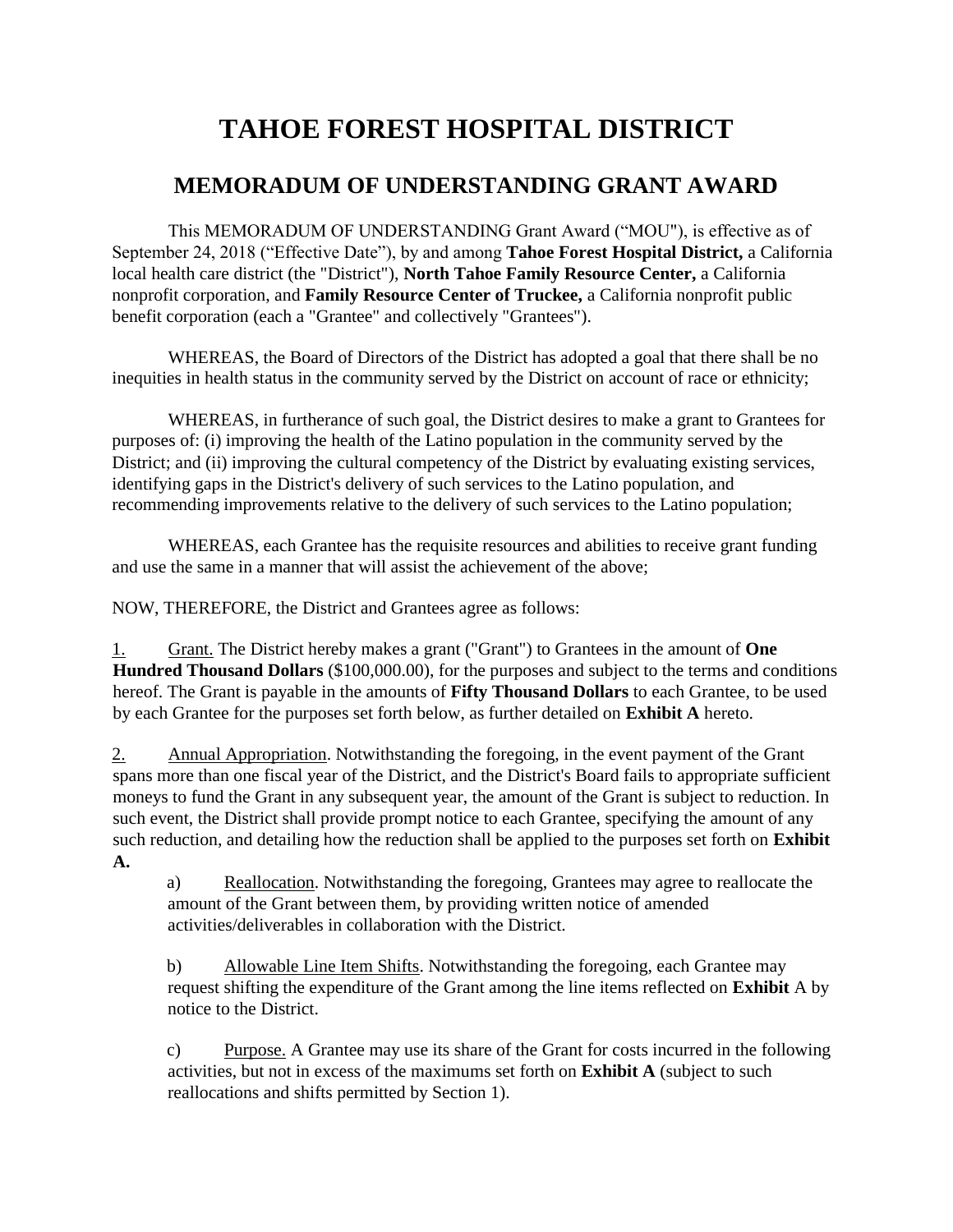3. Management. Each Grantee may use Grant funds for the cost of its management personnel for time spent in administering Grant programs and Grant related activities. Reimbursement shall be at a Grantee's actual compensation costs for management personnel for actual time spent, assuming a

forty-hour work week, inclusive of salary, benefits and payroll taxes.

4. Travel. Each Grantee may use Grant funds for travel costs incurred by its personnel or contractors in furtherance of Grant programs. Except for travel expenses otherwise approved by District in advance, reimbursable travel expense shall be limited to automobile mileage and taxi fares for travel within the community served by the District, but in no event including any cost of commuting between a person's home and a Grantee's place of business where such person principally works. Mileage shall be reimbursed at the *GSA (Government Services Administration)* rate.

5. Supplies. Each Grantee may use Grant funds for the actual costs of educational materials acquired in furtherance of Grant programs.

6. Rent. Each Grantee may use Grant funds for the proportional costs of office space associated with the Promotora program.

7. Work Plan. Within thirty (30) days of the Effective Date, Grantees shall prepare and deliver to District a work plan, setting out in detail the programs to be developed and pursued by the promotoras. Such work plan shall be subject to District's approval, which shall not be unreasonably withheld. In the event District objects to an aspect of a proposed work plan, it shall promptly specify its objection by notice to Grantees, and the parties shall use reasonable efforts to achieve a mutually acceptable work plan as soon as practicable, *provided* that if the parties are unable to achieve a mutually acceptable work **plan** within sixty (60) days of the Effective Date, District may terminate this MOU by notice to Grantees. Grantees together may propose changes to an approved work plan, subject to District's *approval,provided* that District's failure to object to a proposed change within thirty (30) days shall be deemed approval.

8. Term and Termination. The Grant provided hereby is expected to fund the programs contemplated hereby for the term of July 1, 2018 through June 30, 2019. Period may be extended with District's approval (the "Term"). Upon the breach of any representation, warranty, covenant or other provision hereof by a Grantee and the continuation of the same for thirty (30) days or more after District's notice to such Grantee, District may terminate this MOU as to such Grantee immediately upon notice, *provided* that if District then reasonably concludes that it would be impractical to continue this MOU as to the other Grantee under such circumstances, it may also terminate this MOU as to the other Grantee upon not less than thirty (30) days' notice.

9. Grant Disbursement. District shall disburse the Grant payments to each Grantee in two installments of fifty percent (50%) of the total designated in **Section 1** of this MOU to each Grantee. The first installment to each Grantee will be disbursed within ten (10) days of the Effective Date. The second installment to each Grantee will be disbursed by December 31, 2018.

10. Progress Reports. Reports shall include a summary of activities performed that address the scope of work including: (i) the number of community encounters through program activities; (ii) dates of training of promotoras (if applicable); (iii) dates of promotion programs with attendance and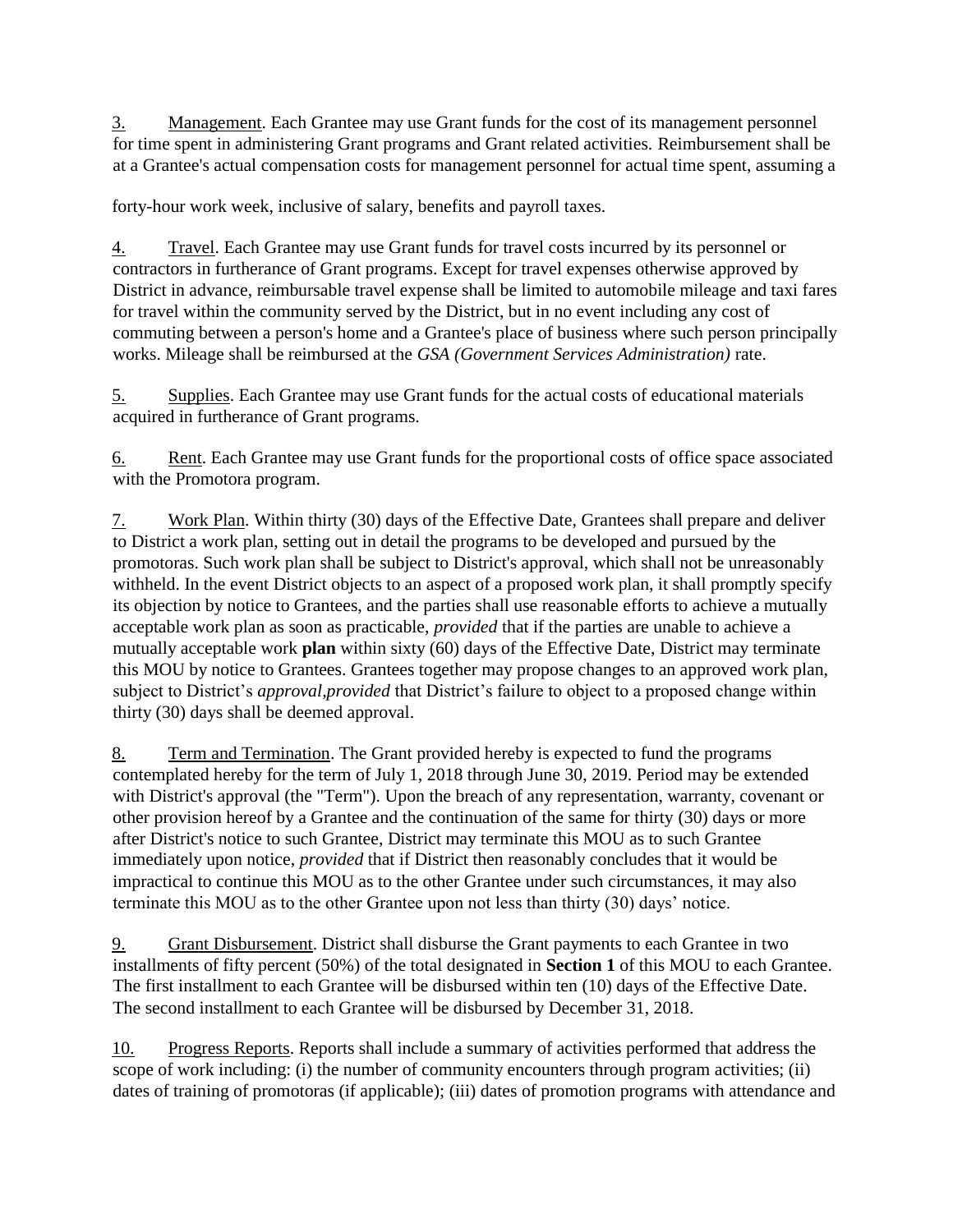(iv) recommendations for improving cultural competency of the District. The Grantee may include any progress notes and recommendations deemed necessary to explain the implementation or delays with any grant activities. The District may, by notice to a Grantee, provide further direction as to the form or content of a progress report. Grantees shall submit a progress report of grant activities and issues that affect grant progress and activities by January 31, 2019 (for the period of July 1, 2018- December 31, 2018) and a final report by July 31, 2019 (for the period of July 1, 2018-June 30, 2019).

11. Record Retention: Audit and Repayment. Each Grantee shall maintain, for a period not less than five (5) years after the end of the Term, books, records, documents and other evidence sufficient to reflect all costs of whatever nature claimed hereunder. District shall have the right, through its officers, employees and agents, to: (i) audit and make copies of all such books, records, documents and other evidence; (ii) to interview a Grantee's directors, officers and employees; and (iii) inspect a Grantee's work locations, all during the Grantee's normal work hours, upon not less than twenty-four (24) hours advance notice and for a period of not less than five (5) years after the end of the Term. If District determines in its reasonable discretion that any item of expense claimed by a Grantee that District has paid or reimbursed is not allowable hereunder, the Grantee promptly shall repay such item to District upon District's notice of the same.

- 12. Staff Subcontractors. The Grantees may obtain subcontractor services, as agreed to by the District in advance, to the extent that such services fulfill the specific activities outlined in this amended Grant and cannot be fulfilled by the Grantee. A Grantee shall promptly notify District whenever there is any change in the person serving as its Executive Director (or comparable position)
- 13. Grantee Representations and Covenants. Each Grantee represents, warrants and covenants, as of the date hereof and as of the date of each invoice presented hereunder, as follows:

a. Organization. It is a duly organized and validly existing non-profit corporation, in good standing, under the laws of California or Nevada.

b. Exempt Status. It has obtained a determination from the Internal Revenue Service that it is an organization described in Section  $501(c)(3)$  of the Internal Revenue Code, and such determination remains in full force and effect.

c. Due Authorization. It has duly authorized its execution and delivery of this MOU, and the same constitutes its valid and binding obligation, enforceable in accordance with its terms.

d. No Conflict. Its execution, delivery and performance of this MOU do not, with or without the giving of notice, the lapse of time or otherwise or both, contravene or conflict with its organizational documents, any law or regulation to which it is subject or any agreement, order, permit or license to which it or a substantial part of its assets is subject.

e. No Consent. No consent, order, approval or authorization is required in connection with the execution and delivery of this MOU except as has already been obtained and remains in full force and effect.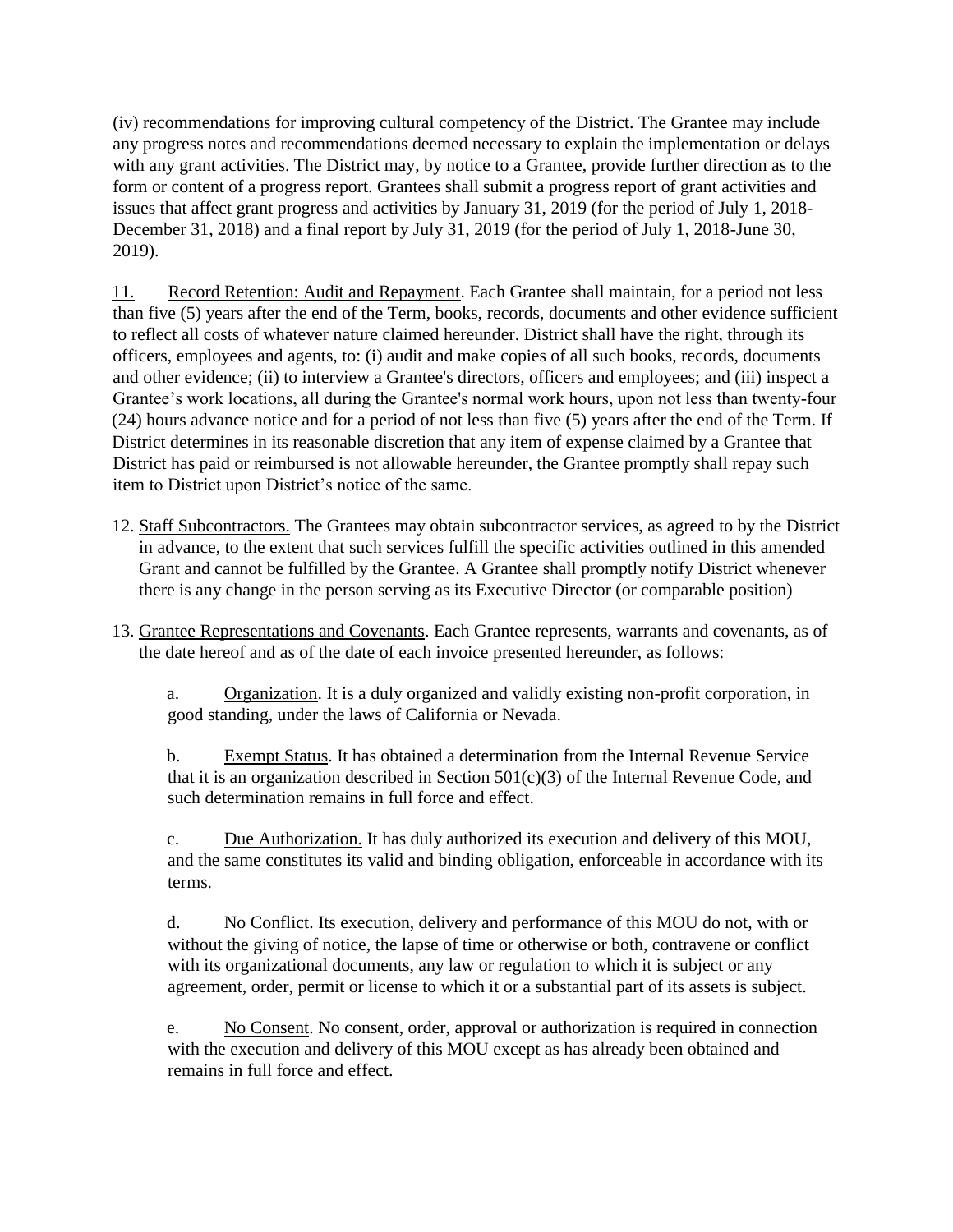f. Tax Returns. It has duly filed all federal, state and local tax returns that it is required to file and it has paid all taxes due and owing by it.

g. Good Title. It has good and marketable title to or a valid leasehold interest in all assets used and reasonably requisite to the conduct of its activities.

h. Compliance with Laws. It has conducted its activities in compliance in all material respects with all applicable laws, regulations, judgments, decrees, rulings and orders. It has all permits, certifications, licenses and other regulatory authorizations necessary for the conduct of its activities, and there is no claim, proceeding or controversy pending, or to the best of its knowledge threatened, challenging the status of or seeking sanctions under any such permit, certification, license or other regulatory authorization.

i. Driver's Licenses: Insurance. All Grantee employees who operate a motor vehicle on behalf of Grantee and in furtherance of its activities has a valid driver's license. Grantees possess automobile liability insurance in the amount of not less than \$1,000,000 per occurrence for bodily injury and property damage combined. It shall provide a certificate of such insurance to District promptly upon District's request therefor.

j. Suspension or Exclusion; Fraud. No employee or independent contractor who provides services to it has been suspended or excluded from participation in the Medicare or any Medicaid or other governmental health care program, or convicted of or had a civil judgment rendered against him or her for commission of fraud, embezzlement, theft forgery, bribery, making false statements or receiving stolen property.

k. Ineligible Aliens. None of its employees is an alien that is ineligible for state and local benefits, as defined in Subtitle B of the Personal Responsibility and Work Opportunity Act.

i. Politicking and Lobbying. It does not engage in any activities in support of or in opposition to any candidate for public office. It has not used any Grant proceeds to support or oppose any legislation, ordinance, referendum or ballot initiative.

14. Indemnification. Each Grantee shall indemnify District from and against any and all liabilities, claims, causes of action, losses, damages, expenses or costs incurred by or on behalf of District or its directors, managers, officers, employees, owners or agents relating to or arising, directly or indirectly, from any breach by such Grantee of any representation or warranty made by it hereunder or any covenant or obligation to be observed or performed by it hereunder. In the event both Grantees bear an indemnification obligation hereunder relative to any particular liability, claim, cause of action, loss, damage, expense or cost, both Grantees shall be jointly and severally obligated to indemnify District.

a. District shall give prompt written notice to a Grantee of any claim hereunder, but the failure to so notify the Grantee will not relieve the Grantee of any liability it may have hereunder except to the extent such liability was caused by such failure. In any claim or action covered by the foregoing indemnity obligation, each Grantee may, at its sole option, elect to assume the defense thereof with counsel reasonably satisfactory to it, and District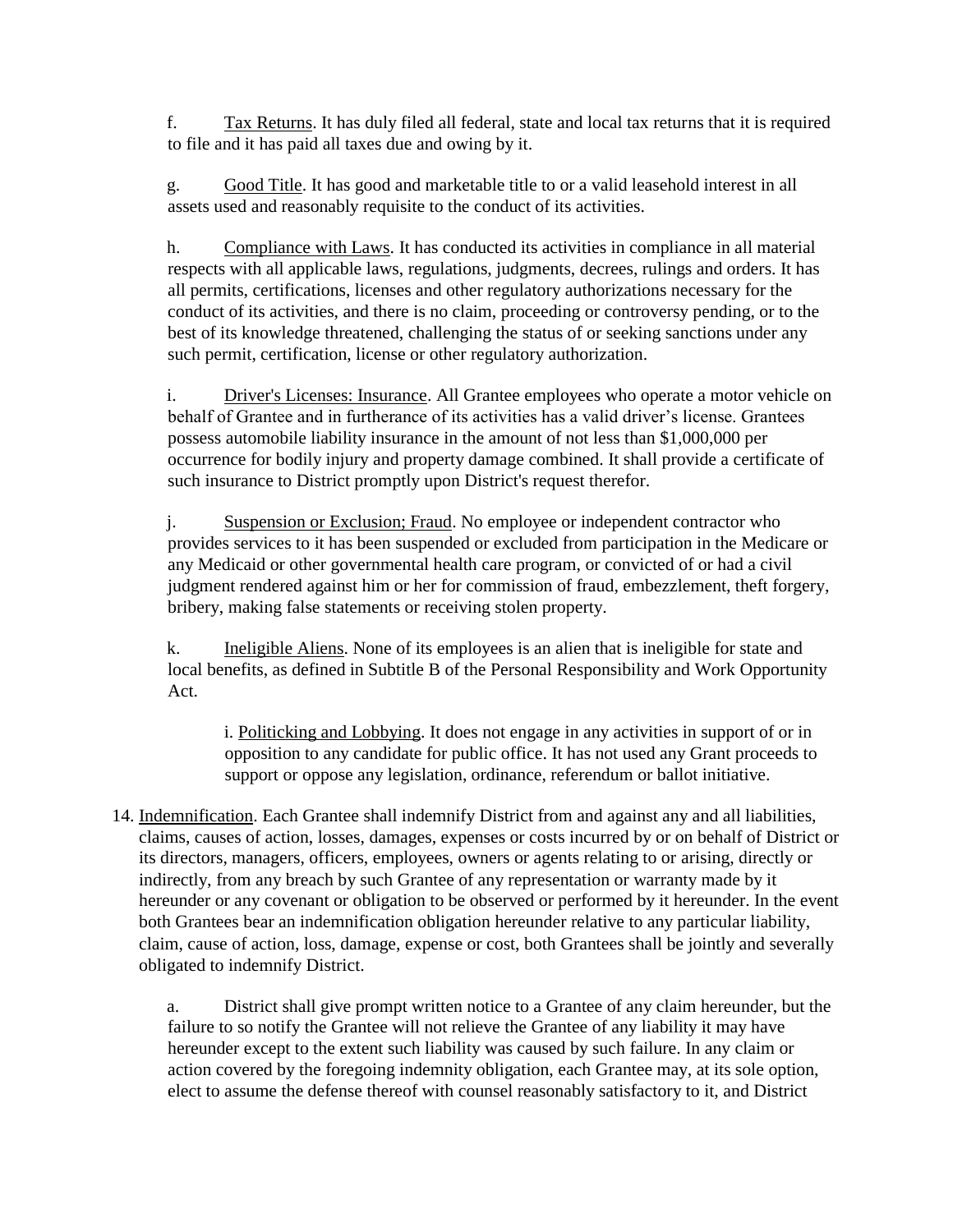shall cooperate fully with the Grantee in defense of such claim or action. In the event that the Grantee assumes the defense thereof, the Grantee shall not be liable to District hereunder for any attorney and investigatory fees, costs and expenses subsequently incurred by District in the defense thereof; *provided,* however, that District shall have the right to employ separate counsel acceptable to the it and to participate in the defense of any such claim or action; *provided* further, that the Grantee shall bear the reasonable fees, costs and expenses of such separate counsel (and shall pay such fees, costs and expenses monthly) if District's counsel shall have reasonably concluded that there may be legal defenses available to District that are different from or additional to those available to the Grantee or that the use of counsel chosen by the Grantee to represent District would present such counsel with a commercially unreasonable conflict of interest. In the event that the Grantee fails to assume the defense of such claim or action within fourteen (14) days after notice from District, or assumes the defense subject to a reservation of rights, the Grantee shall reimburse District Party on a monthly basis for any legal or other similar expenses reasonably incurred by District in connection with investigating and defending against such claim or action (including the fees, costs and expenses of counsel retained by District). The Grantee shall not be liable to indemnify District for any payment or settlement of any claim or action effected without the prior written consent of the Grantee, which consent shall not be unreasonably withheld or delayed. In the event the Grantee desires to settle any claim or action, the Grantee may effectuate same in its reasonable discretion. This Section shall survive the consummation and termination of this MOU.

#### 15. Mediation, Arbitration and Costs.

a. Mediation. If any dispute, controversy or claim arises out of or relates to this MOU, or the breach thereof, the parties shall first use their good faith efforts to resolve the dispute as follows. Any party may notify the other parties in writing that a dispute exists, and within twenty (20) days following the date of such notice, the representatives of such party shall meet to discuss the dispute. If they are unable to resolve the dispute within ten (10) days following their initial meeting, they shall attempt in good faith to agree to a single person to mediate such dispute, on a non-binding basis, and/or shall attempt in good faith to agree to submit the matter to JAMS/Endispute ("JAMS") for non-binding mediation pursuant to the rules of JAMS. If the parties cannot so agree, or if such mediation is unsuccessful, the matter shall be arbitrated as provided below.

#### b. Arbitration

i. All disputes which in any manner arise out of or relate to this MOU or the subject matter hereof, shall be resolved exclusively by arbitration in accordance with the provisions of this Section 11(b). Any party may commence arbitration by sending a written demand for arbitration to the other parties, setting forth the nature of the controversy, the dollar amount involved, if any, and the remedies sought and attaching to such demand a copy of this Section 11(b).

ii. There shall be one arbitrator. If the parties shall fail to select a mutually acceptable arbitrator within ten (10) days after the demand for arbitration is mailed, then the parties stipulate to arbitration before a single arbitrator sitting on the JAMS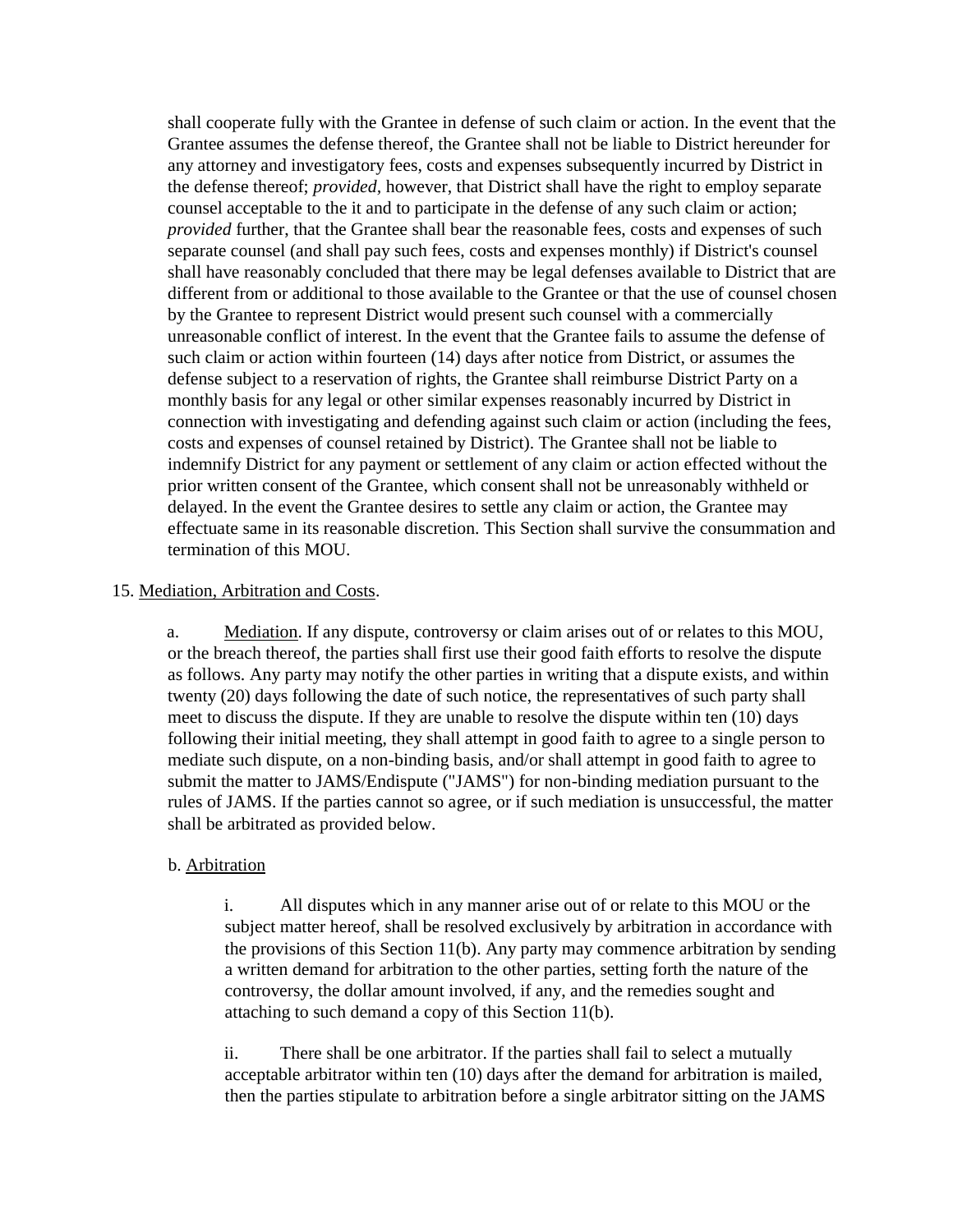panel in the office serving Truckee, California, and selected in the sole discretion of the JAMS administrator of such office.

iii. The parties shall share all costs of arbitration. The prevailing party shall be entitled to reimbursement by the other parties of such prevailing party's attorneys' fees and costs and any arbitration fees and expenses incurred in connection with the arbitration hereunder.

iv. The substantive law of the State of California shall be applied by the arbitrator. The parties shall have the rights of discovery as provided for in Part 4 of the

California Code of Civil Procedure and as provided for in Section 1283.05 of said Code. The California Code of Evidence shall apply to testimony and documents submitted to the arbitrator.

v. Arbitration shall take place in Truckee, California unless the parties otherwise agree. As soon as reasonably practicable, a hearing with respect to the dispute or matter to be resolved shall be conducted by the arbitrator. As soon as reasonably practicable thereafter, the arbitrator shall arrive at a final decision, which shall be reduced to writing, signed by the arbitrator and mailed to each of the parties and their legal counsel.

vi. All decisions of the arbitrator shall be final, binding and conclusive on the parties and shall constitute the only method of resolving disputes or matters subject to arbitration pursuant to this MOU. Any court of appropriate jurisdiction may issue a writ of execution to enforce the arbitrator's judgment. Judgment may be entered upon such a decision in accordance with applicable law in any court having jurisdiction thereof.

vii. Notwithstanding the foregoing, the parties specifically reserve the right to seek a judicial temporary restraining order, preliminary injunction, or other similar short term equitable relief, and grant the arbitrator the right to make a final determination of the parties' rights, including whether to make permanent or dissolve such court order.

### 16. General Provisions

a. Law. This MOU shall be construed and interpreted under and pursuant to the laws of the State of California.

b. Entire MOU. This MOU, the Exhibits hereto, and other related documents constitute the entire agreement of the parties with respect to the subject matter hereof and supersede all prior written or oral, and all contemporaneous oral, agreements, understandings and negotiations between the parties with respect to the subject matter hereof

c. Severability. Except as provided herein, any portion or provision of this MOU which is deemed to be invalid, illegal or unenforceable shall be ineffective to the extent of such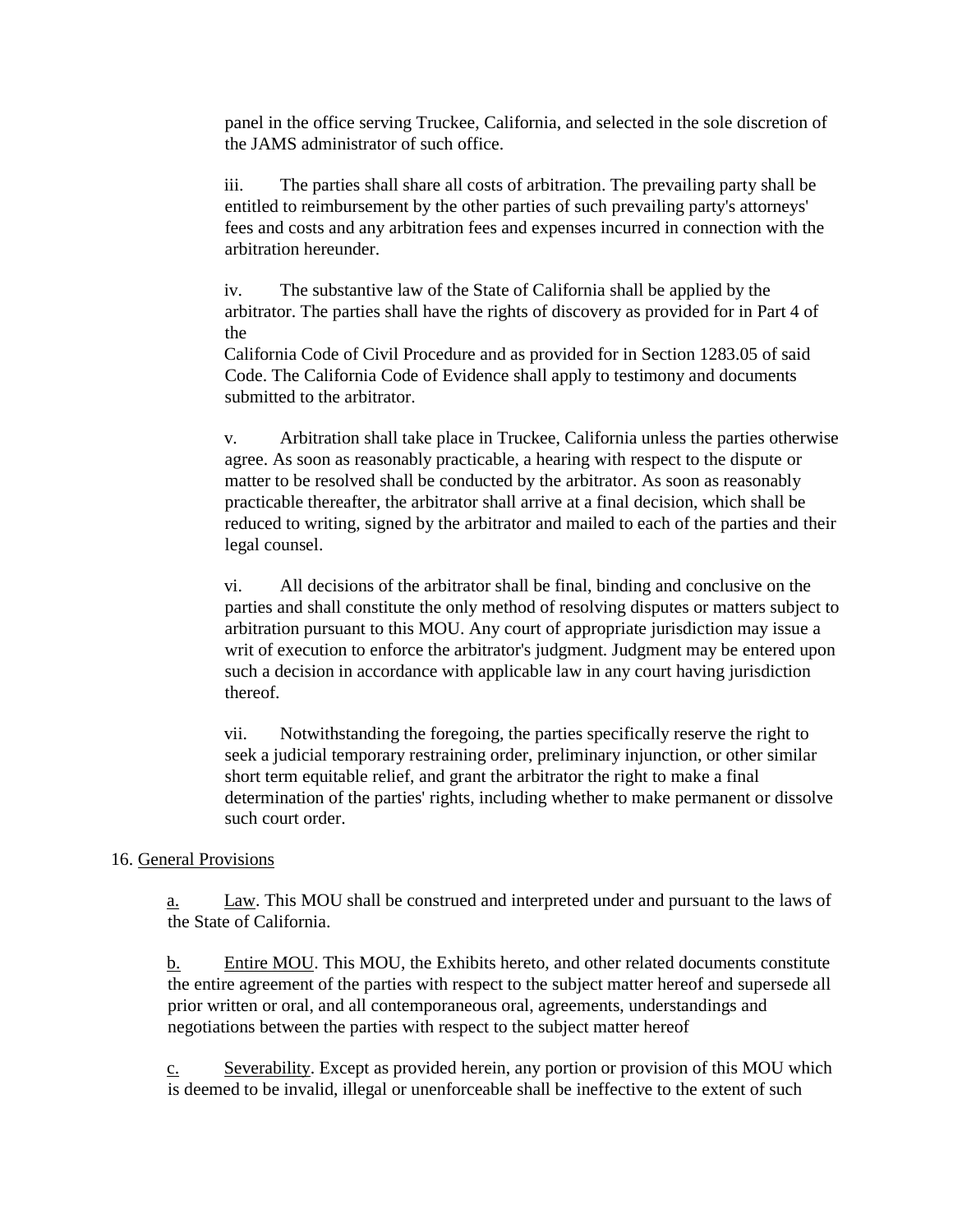invalidity, illegality or unenforceability, without affecting in any way the remaining portions or provisions hereof.

d. Waiver of Compliance. The failure of any party to observe or perform any obligation, covenant, agreement or condition in this MOU on its part to be observed or performed may only be waived in writing by the other parties to this MOU, but such waiver or failure to insist upon strict compliance with such obligation, covenant, agreement or condition shall not operate as a waiver of, or estoppel with respect to, any subsequent or other failure.

e. Amendment. This MOU may not be amended without the written consent of all of the parties hereto.

f. Assignment. Except as specifically provided herein, neither Grantee may assign this MOU or any interest herein without the prior written consent of District.

g. Notices. All notices, requests, demands, and other communications hereunder shall be in writing and shall be deemed to have been given when delivered personally, when deposited with an overnight courier or in the United States mail, certified, and with proper postage prepaid, addressed as follows, or when sent by fax or email, addressed as follows:

If to District:

Tahoe Forest Hospital District: 10121 Pine Avenue Truckee, California 96161 Attention: Karen Baffone Executive Director of Post-Acute Services Telephone: (530) 582-7425 Email: kbaffone@tfhd.com

If to North Tahoe Family Resource Center:

Anibal Cordoba Sosa Executive Director 265 Bear St. Kings Beach, CA 96143 Telephone: (530) 546-0952 ext 118 Email: anibal@northtahoefrc.org

If to Family Resource Center of Truckee:

Teresa Crimmens Executive Director 11695 Donner Pass Rd Truckee, CA 96161 Telephone: (530) 587-2513 Email: teresa@truckeefrc.org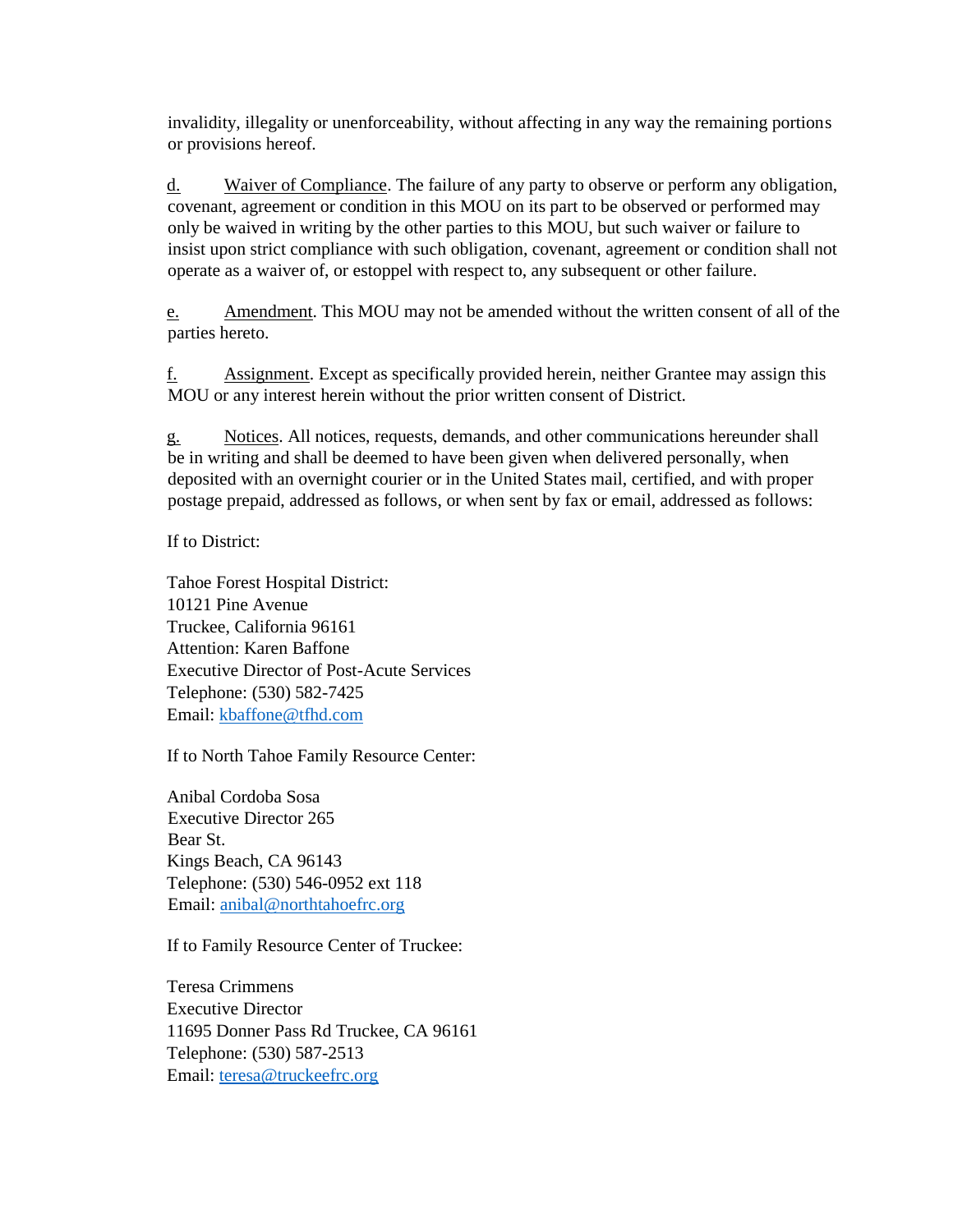Subject to the preceding sentence, this MOU and all of the provisions hereof shall be binding upon, shall inure to the benefit of, and shall be enforceable by the parties hereto and their respective successors and permitted assigns.

If such notice, demand or other communication is served personally, or sent by fax or email, service shall be deemed made at the time of personal service or transmission, *provided there* is evidence of receipt. If such notice, demand or other communication is given by overnight courier, service shall be conclusively deemed given two (2) business days after the deposit thereof with the overnight courier. If such notice, demand or other communication is given by mail, service shall be conclusively deemed given three (3) business days after the deposit thereof in the United States mail addressed to the party to whom such notice, demand or other communication is to be given, as hereinabove set forth. Any party hereto may change their address for the purpose of receiving notices, demands or other communications provided herein by giving a written notice in the manner stated above to the other party or parties stating such change of address.

a. Execution in Counter parts. This MOU, and any amendment hereto, may be executed by the parties in separate counterparts, and provided that each party shall have originally executed at least one such counterpart, each such executed counterpart, and any photocopies or facsimile copies thereof, shall be deemed an original, but all such counterparts and any such photocopies and facsimile copies, together shall constitute one and the same instrument, even though all of the parties have not originally executed the same counterparts..

IN WITNESS WHEREOF, the parties have executed this Grant MOU as of the day and year first written above.

**\_\_\_\_\_\_\_\_\_\_\_\_\_\_\_\_\_\_\_\_\_\_\_\_\_\_\_\_\_\_\_\_\_\_\_\_\_\_\_\_\_\_\_\_\_\_\_\_\_\_\_\_\_\_\_\_\_\_\_\_\_\_\_\_\_\_\_\_\_\_\_**

#### *Amended Signatures:*

### *TAHOE FOREST HOSPITAL DISTRICT*

*Karen Baffone Director of Post-Acute Services Date*

*NORTH TAHOE FAMILY RESOURCE CENTER*

*Anibal Cordoba Sosa, Executive Director Date*

*FAMILY RESOURCE CENTER*

*Teresa Crimmens, Executive Director Date*

## **Exhibit A Budget and Scope of Work**

**Total FRCoT Budget: \$ 50,000** 

\_\_\_\_\_\_\_\_\_\_\_\_\_\_\_\_\_\_\_\_\_\_\_\_\_\_\_\_\_\_\_\_\_\_\_\_\_\_\_\_\_\_\_\_\_\_\_\_\_\_\_\_\_

\_\_\_\_\_\_\_\_\_\_\_\_\_\_\_\_\_\_\_\_\_\_\_\_\_\_\_\_\_\_\_\_\_\_\_\_\_\_\_\_\_\_\_\_\_\_\_\_\_\_\_\_\_\_\_\_\_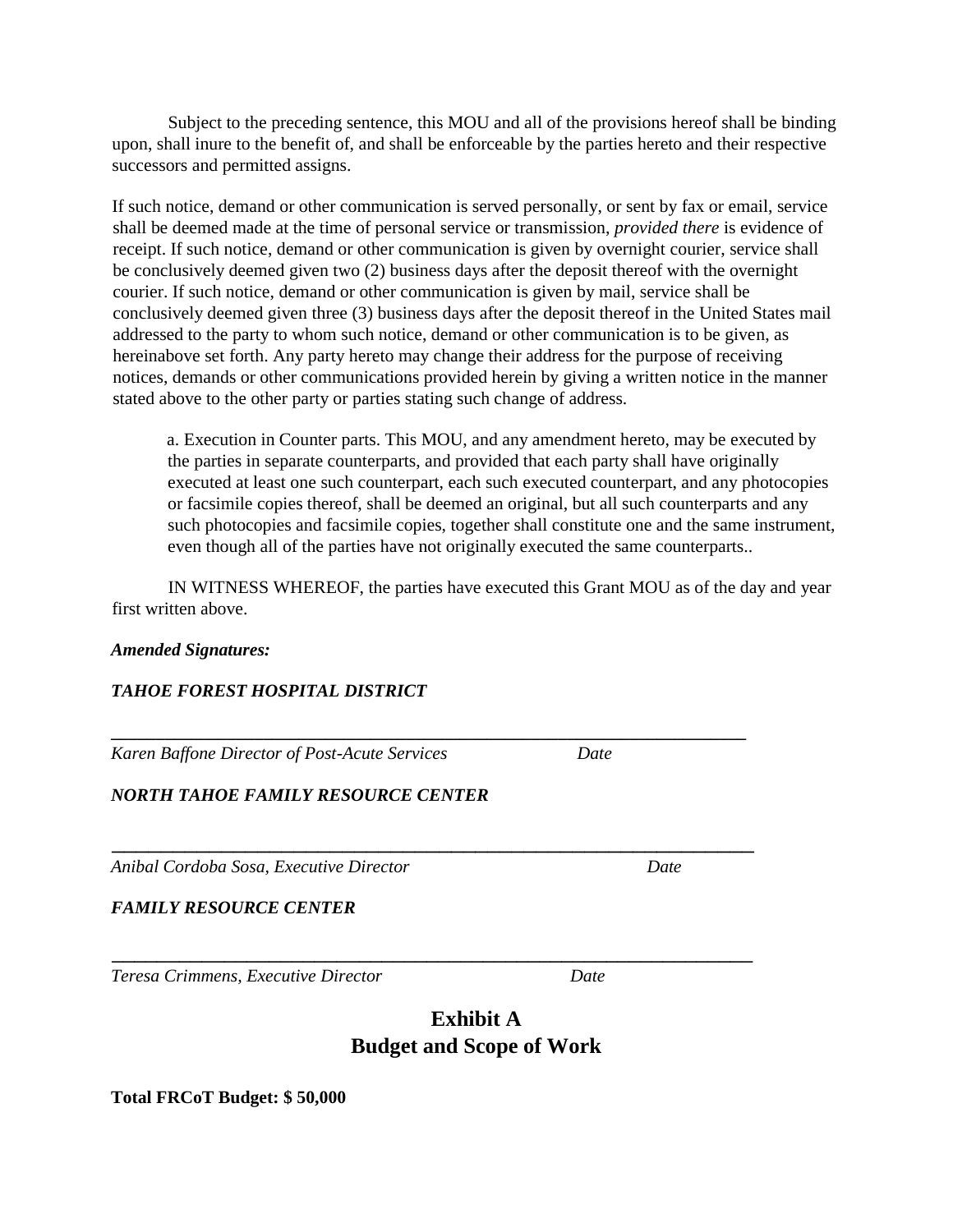## **Total NTFRC Budget: \$ 50,000 Total Contract Amount: Contract Period: \$ 100,000 Tahoe Forest Hospital District: Ethnic Disparities Grant**

## **North Tahoe Family Resource Center Proposed Scope of Work for Tahoe Forest Hospital District FY 2018-2019**

**Goal Number One:** The North Tahoe Family Resource Center will engage community members in comprehensive health workshops, providing skills and knowledge to improve chronic conditions and overall health outcomes.

## **Track I Strategies:**

- 1. During the Fiscal Year 2018/19, the NTFRC will provide 4 workshops in Spanish and English. The NTFRC will provide all outreach, coordination, instruction, childcare and hosting for these events. The workshops can include Stanford University's:
	- a. Chronic Disease Self-Management Program
	- b. Chronic Pain Self-Management Program
	- c. Diabetes Self-Management Program
	- d. Chronic Disease, Chronic Pain or Diabetes Self Management Leader Training
- 2. The organization will provide outreach and logistical support for the Cooking Matters program.

**Goal Number Two:** The North Tahoe Family Resource Center will continue to develop and improve the regional Chronic Disease program by providing ongoing training and support to Master Trainers and Program Leaders

## **Track II Strategies:**

- 1. Class instructors and program staff will attend 3 "Quality Circle" meetings in Reno
- 2. Program Manager/Master Trainers will co-facilitate 9 Regional Promotore Learning Conversations
- 3. Promotores and program staff will attendance 9 Regional Promotore Learning Conversations
- 4. Program Staff will coordinate and provide ongoing training and team development opportunities for Promotore team

**Goal Number Three:** The North Tahoe Family Resource Center will assist community members in identifying a medical home and aid in coordinating preventative, primary and urgent care services.

### **Track III Strategies:**

- 1. North Tahoe Family Resource Center Advocates will provide application assistance for Medi-Cal and Cal Fresh program. Advocates will also help community members with all aspects of enrollment and retention in these programs
- 2. North Tahoe Family Resource Center Advocates will provide care coordination for dental, mental health, primary and specialty medical services for low income community members living in the North Lake Tahoe Region.
- 3. The organization will provide outreach, logistical support and translation for a weekly, parent support group in partnership with Placer County Public Health.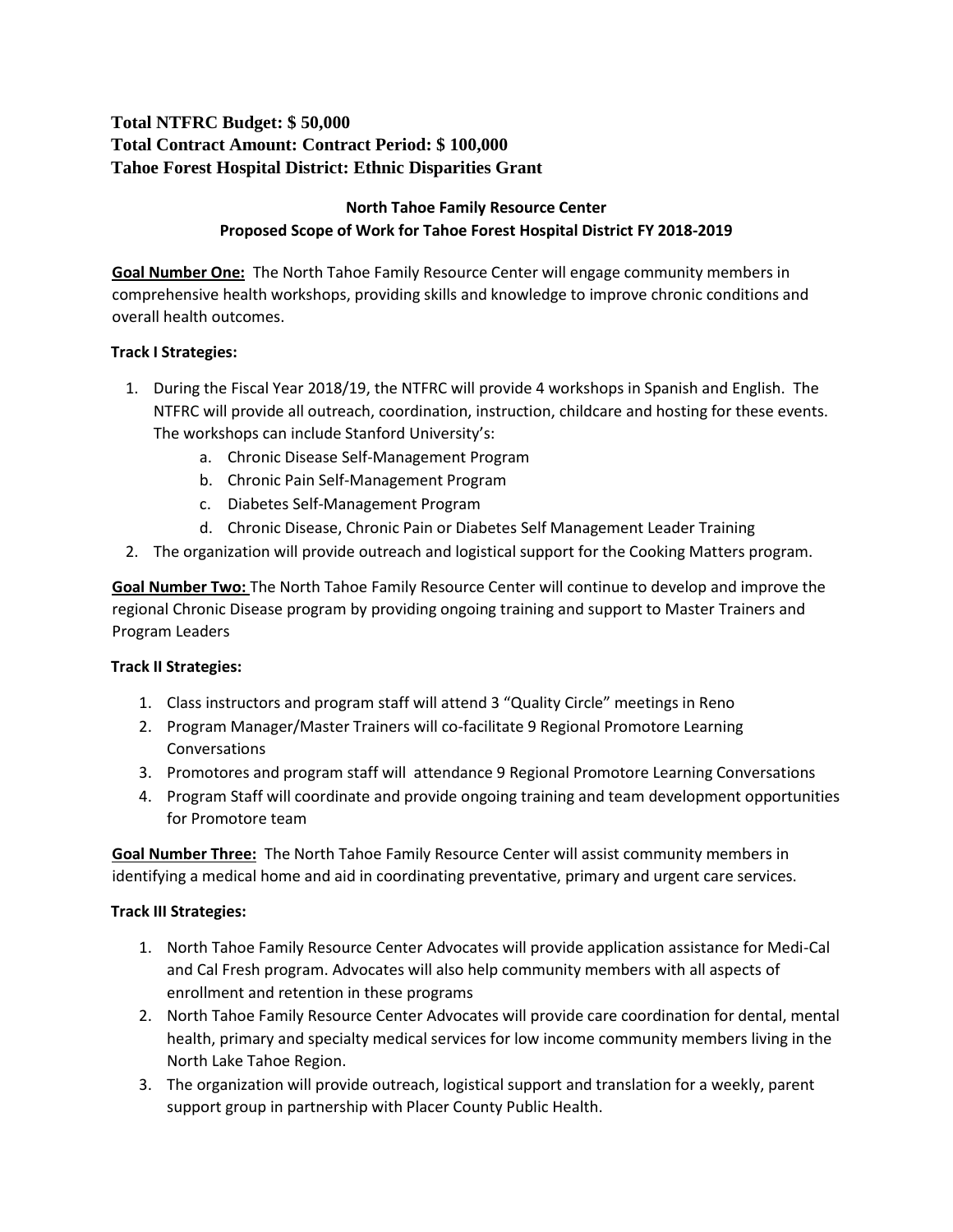4. In Partnership with the Placer County Oral Health Alliance, the NTFRC will provide outreach and staffing for four children's dental clinics at the Women, Infant and Children offices, located at Community House. Activities at the clinics will include screenings, sealants and follow up care, provided principally by Western Sierra Medical Clinic.

#### **Reporting:**

The North Tahoe Family Resource Center will provide Tahoe Forest Hospital District with:

- 1. Anonymous demographic information for all participants, participating in workshop and support groups in this scope of work
- 2. Aggregate data for all application and retention services provide for Medi-Cal and Cal Fresh programs
- 3. Two narrative reports reflecting program outcomes for this fiscal year. The report will be completed in partnership with the Family Resource Center of Truckee and submitted to Tahoe Forest Hospital District in January and July of 2019

#### **Budget:**

| Description                                                                                                                                                                  | Total    |
|------------------------------------------------------------------------------------------------------------------------------------------------------------------------------|----------|
| Personnel:<br>Executive Director (Oversite, \$5000)<br>Family Advocates (Care Coordination, \$8385)<br>All Community Educators (\$15,500)<br>Program Coordination (\$12,615) | \$39,500 |
| <b>Supplies</b>                                                                                                                                                              | \$1600   |
| Travel                                                                                                                                                                       | \$500    |
| <b>Training and Development</b>                                                                                                                                              | \$4000   |
| Indirect Cost @ .986%)                                                                                                                                                       | \$4400   |
| <b>Grand Total</b>                                                                                                                                                           | \$50,000 |

Tahoe Forest Hospital District: Ethnic Disparities Grant Family Resource Center of Truckee Scope of Work and Budget FY 2018-2019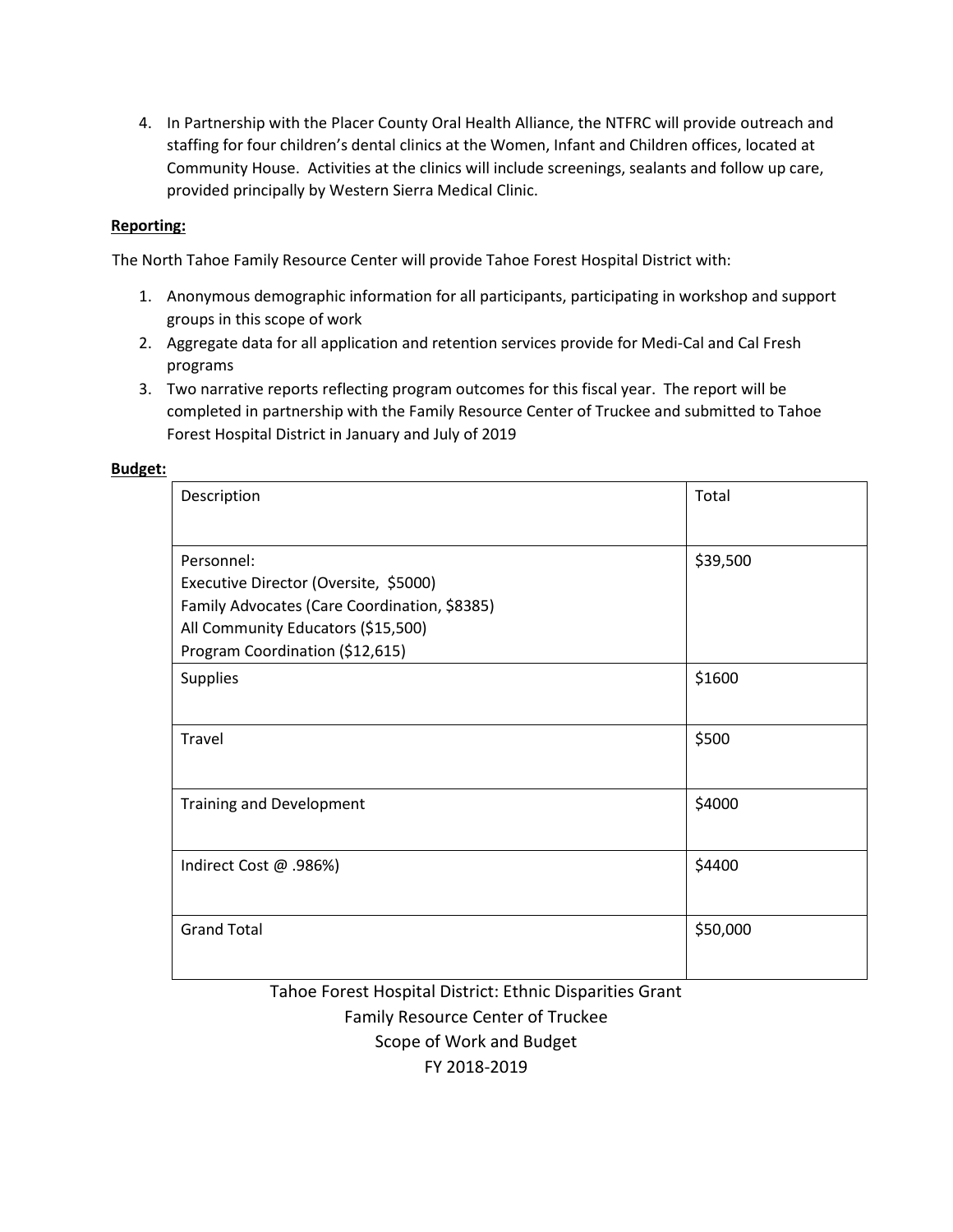## Track 1: Chronic Disease Self-Management

Program Goal: To engage targeted community members with health screenings, chronic disease workshops (CDSMP, Diabetes SMP & Pain SMP) and general health education, providing them with skills and knowledge to improve their health outcomes.

Strategies:

- Embed 6 week self-management programs within 16 20 week neighborhoodbased health series that also include health screenings, provider lectures, community-building, etc.
- Offer 3 self-management programs during FY 18-19
- Coordinate closely with TFHD staff to 1) ensure Truckee-based self-management programs are complimentary and cross-referring and 2) market these programs to the community and healthcare providers.

## *Summer Series Wrap-Up at Truckee Pines:*

- June/July Diabetes Self-Management Program
- Mental Health Workshops ongoing

## *Fall Series at Sierra Village (also marketed to Village Green MHP):*

- Aerobics Class early Fall
- Sierra Village Health Fair in partnership with TFHD, Nevada County Public Health, and local providers (September)
- Diabetes Self-Management Program (tentatively Sept/Oct)
- Provider lectures on nutrition, mental health, etc. (as indicated by DSMP participant interest)
- Mental Health workshops late Fall/Winter

## *Spring Series at Henness Flats (also marketed to Frishman Hollow):*

- Aerobics Class Winter 2019
- Mental Health workshops Winter 2019
- Diabetes Self-Management Class \*– Early Spring 2019
- Provider lectures on nutrition, mental health, etc (as indicated by DSMP participant interested)
- Henness Flats Health Fair in partnership with TFHD, Nevada County Public Health, and local providers (April\*\*)
- Pain Self-Management Program \*(tentatively May/June)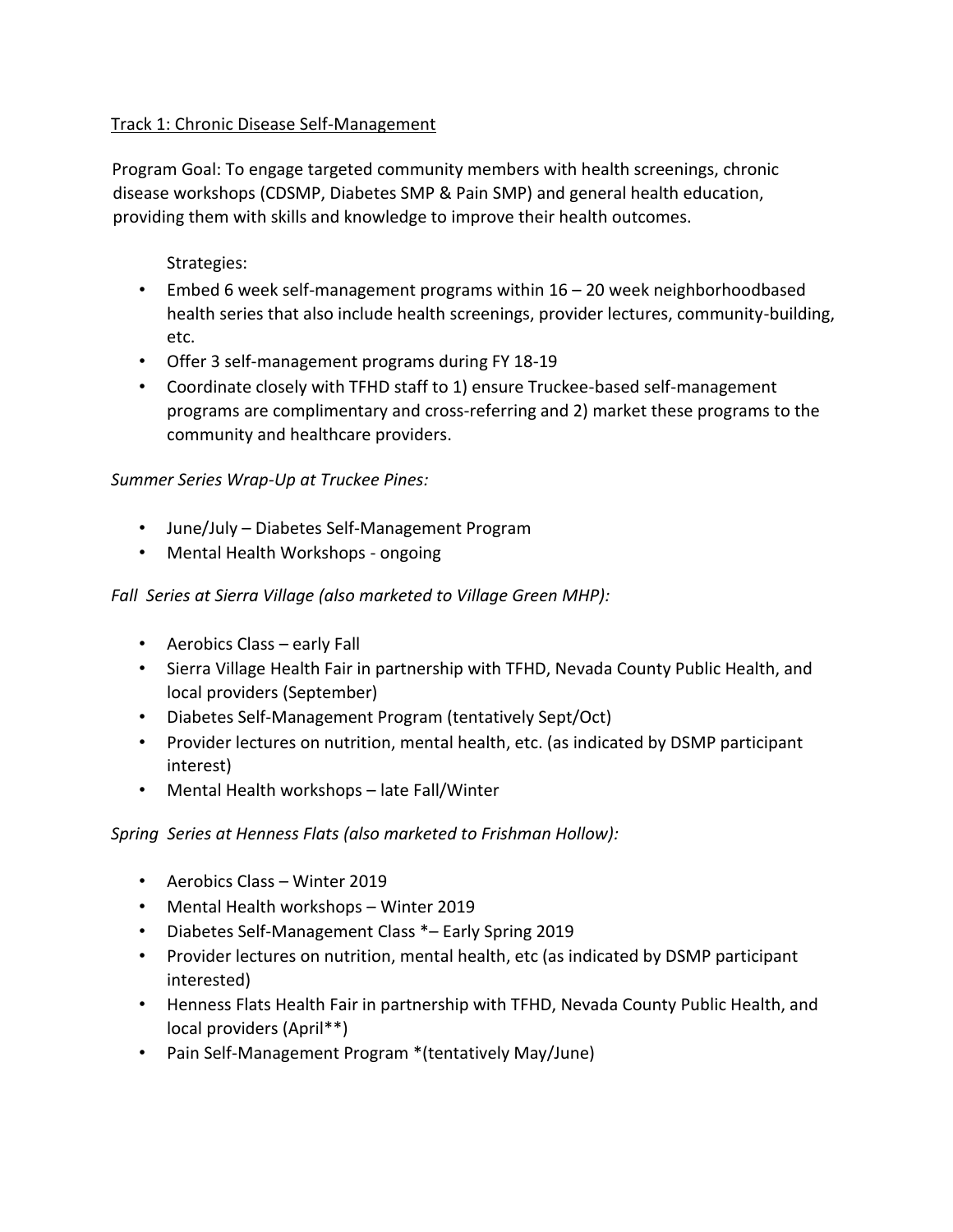\*If Pain cross training happens early enough, we could switch the order of these two series at Henness Flats if desired.

\*\*For the Spring series, we're planning for an indoor Health Fair (potentially at the Rec Center, which we hope will draw from the Henness Flats, Frischman Hollow & Coachland neighborhoods) Track 2: Quality Circles & Team Development

Program Goal: To provide education, continuous quality improvement, and enhanced communication for all CDSMP and DSMP leaders.

Strategies:

- Participate in Quarterly Regional Promotora Coordination/Quality Circle meetings
- Train Promotora Program Coordinator as CDSMP Leader
- Cross-train all CDSMP leaders in Diabetes & Pain Management
- Provide training and team development opportunities for Promotora team

## Track 3: Care Coordination

Program Goal: To support community members in identifying a medical home, engaging in preventative health care and assisting them in accessing follow up specialty care including dental and mental health services.

Strategies:

- FRCoT Family Advocates will assist community members to access health insurance, identify a medical home and assist with accessing follow up care as needed
- FRCoT staff will promote preventative health care practices by referring community members to ongoing health programs (CDSMP, smoking cessation, Cooking Matters, exercise classes, etc.)
- FRCoT Program Coordinator will provide oversight, resources and data tracking support

### TOTAL BUDGET

| Description  |                                | Total    |
|--------------|--------------------------------|----------|
| Personnel    |                                | \$34,125 |
| Ш            | Program Coordinator (\$12,000) |          |
| П            | Family Advocates (\$5,625)     |          |
| $\mathsf{L}$ | Executive Director (\$5,000)   |          |
|              | Promotoras (\$11,500)          |          |

| <b>Contract Services</b>   | \$1,500 |
|----------------------------|---------|
| $\Box$ Childcare (\$1,500) |         |